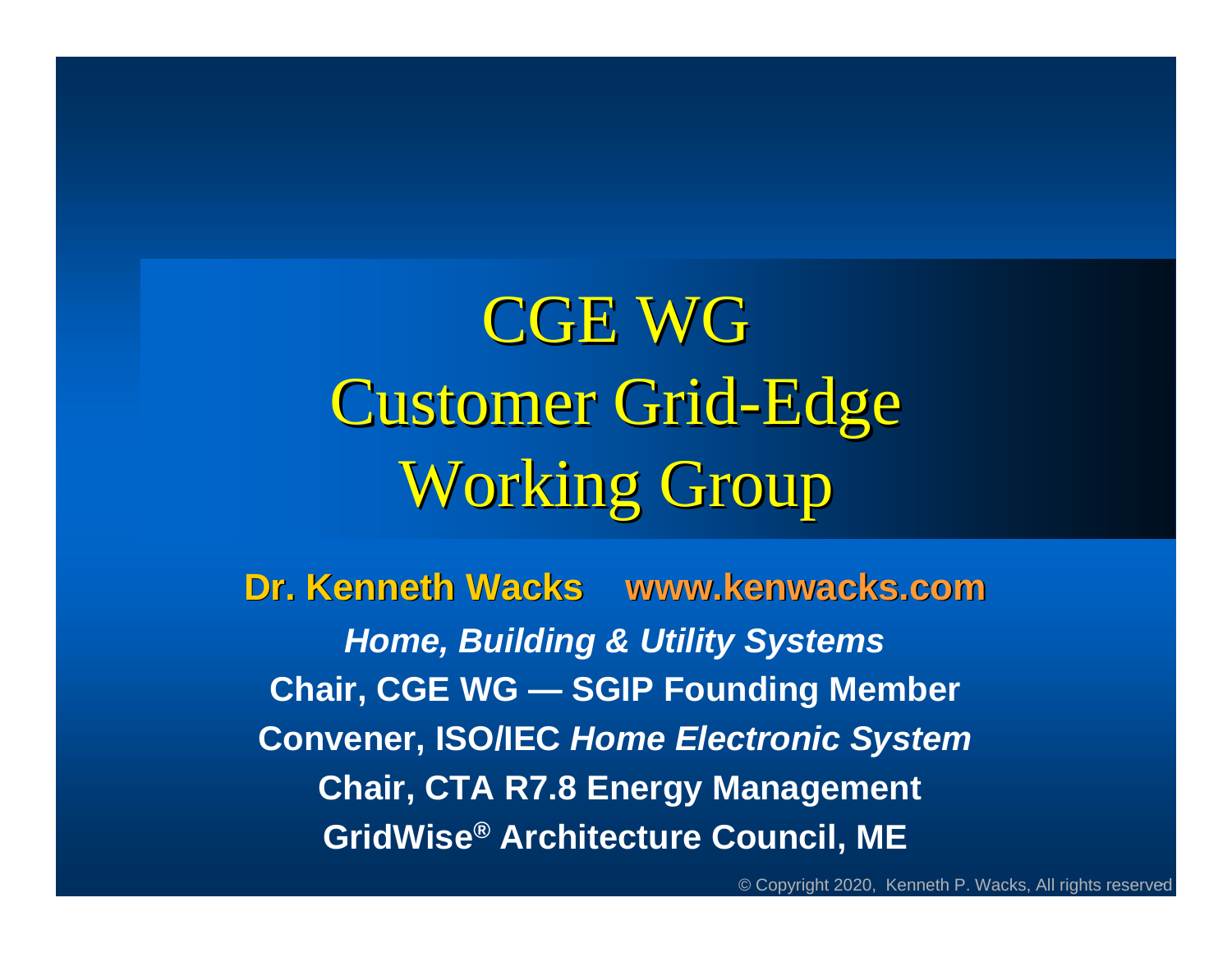## NIST Smart Grid Domains

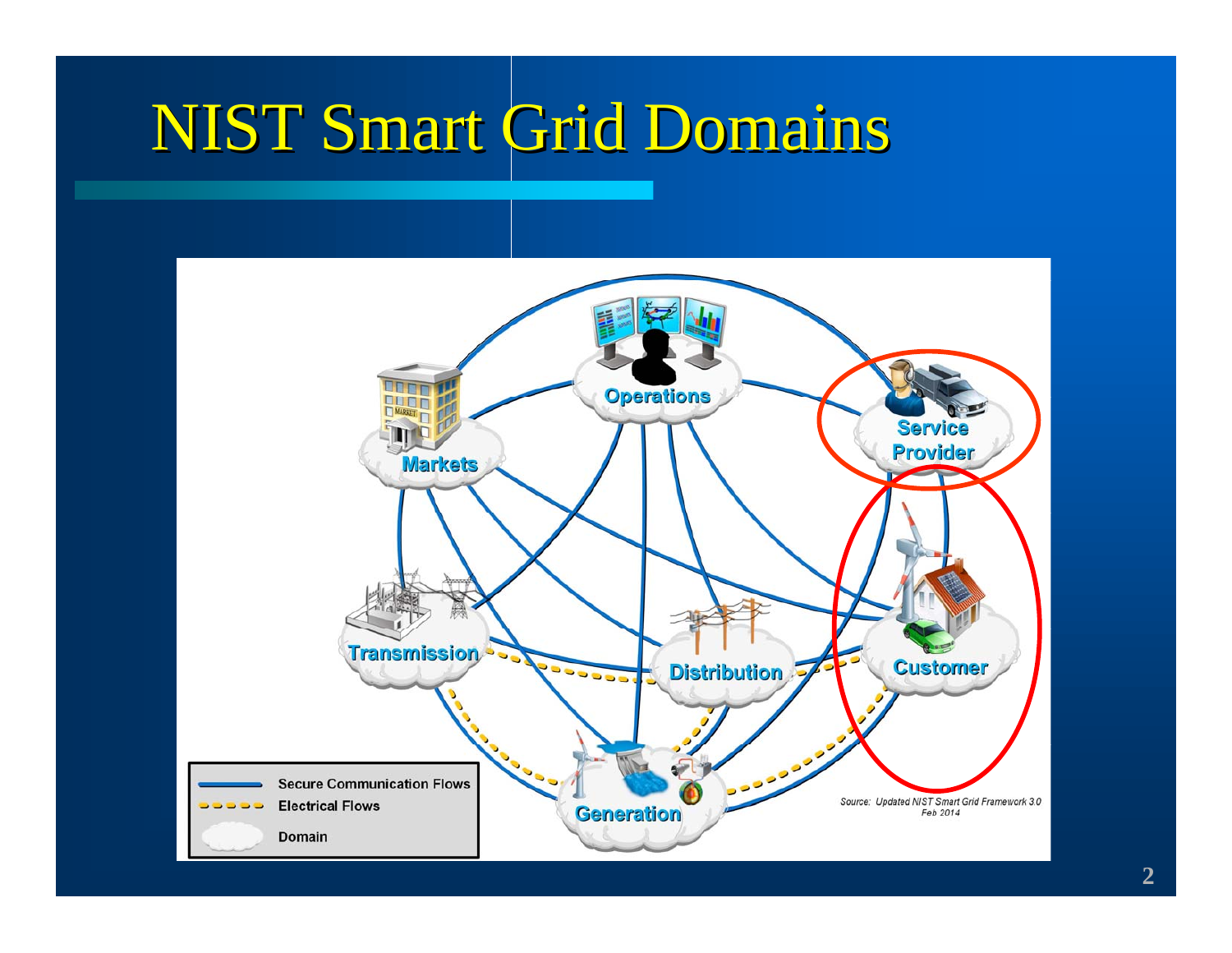# Customer Grid-Edge WG



- **Customer Grid-Edge activities** 
	- **Develop white papers; write blogs to engage industry**
	- **Propose national & international energy standards**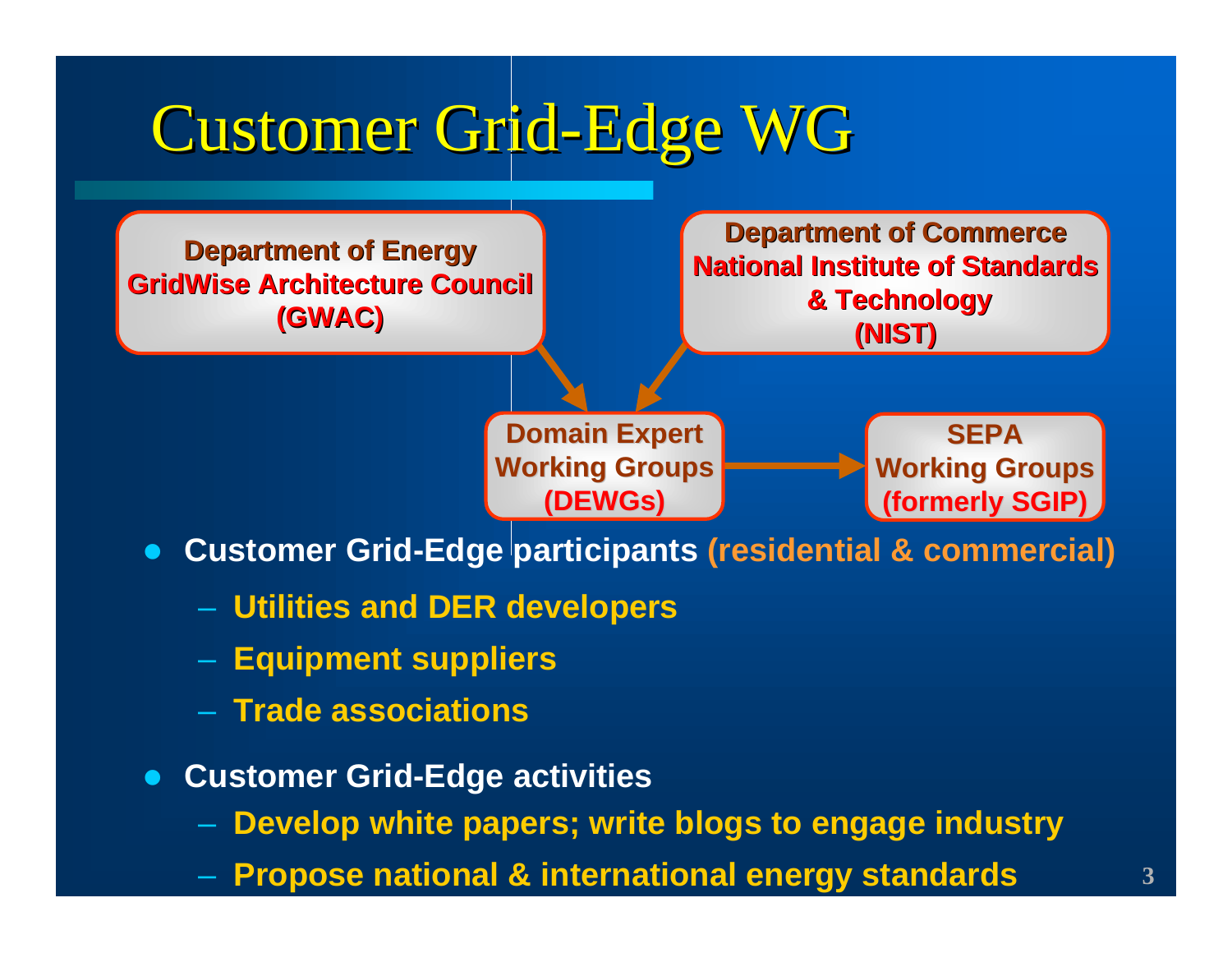### CGE Residential Papers

#### $\bullet$ **Papers published since 2010**

- *Home-to-Grid Requirements*
- *Roadmap for Interoperable Networks, Systems, Devices*
- *Privacy of Consumer Information*
- *Electromagnetic Compatibility (EMC) for H2G Devices*
- *Free Market Choice for Appliance Physical Layer Comm.*
- *Appliance Socket Interface*
- *Modular Communications Interface for Demand Response*
- *Installation Guide for Smart Grid Appliances*
- *Broadcast-based H2G Communication Solutions*
- *Barriers to Responsive Appliances at Scale*
- *Local Grid Definitions*
- **4**–*Smart Grid System Stability with Broadcast Communications*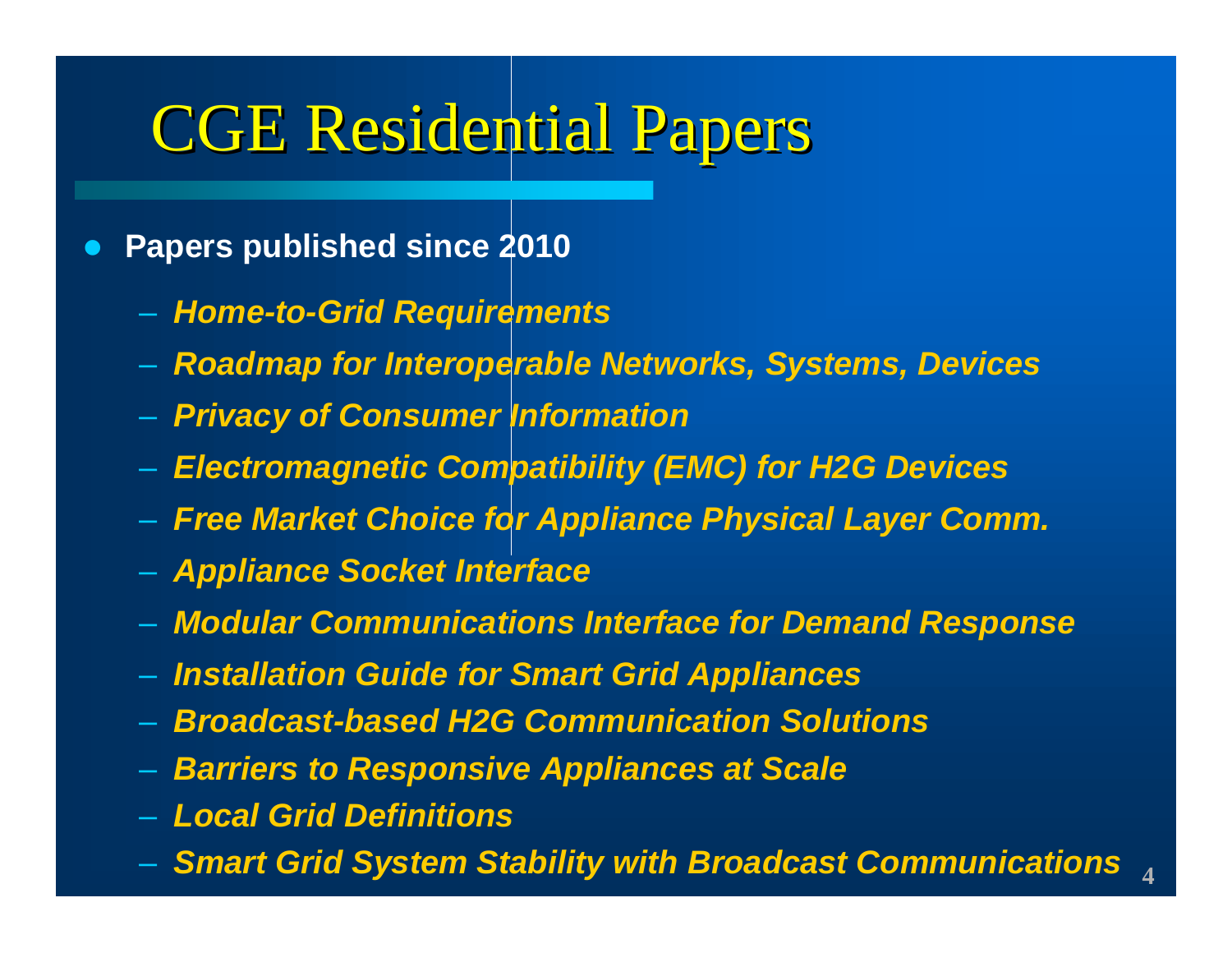### CGE Residential Activities

- $\bullet$  **Papers completed — candidates for blogs**
	- *Consumer Metrics for Smart Grid Programs*
	- *Economic Value of Integrating Consumption Preferences in Electric System Planning*
	- *Smart Grid System Security with Broadcast Communications*
- $\bullet$  **Projects under development**
	- **Home Nanogrids Meet Smart Grids**
	- *Alonetic Appliances* **for Load Following**
	- **Transactive Energy and Consumer Products**
	- **Develop ISO/IEC requirements for:**
		- **Enhancing gateway cybersecurity, privacy, & safety**
		- **Combining residential solar and storage**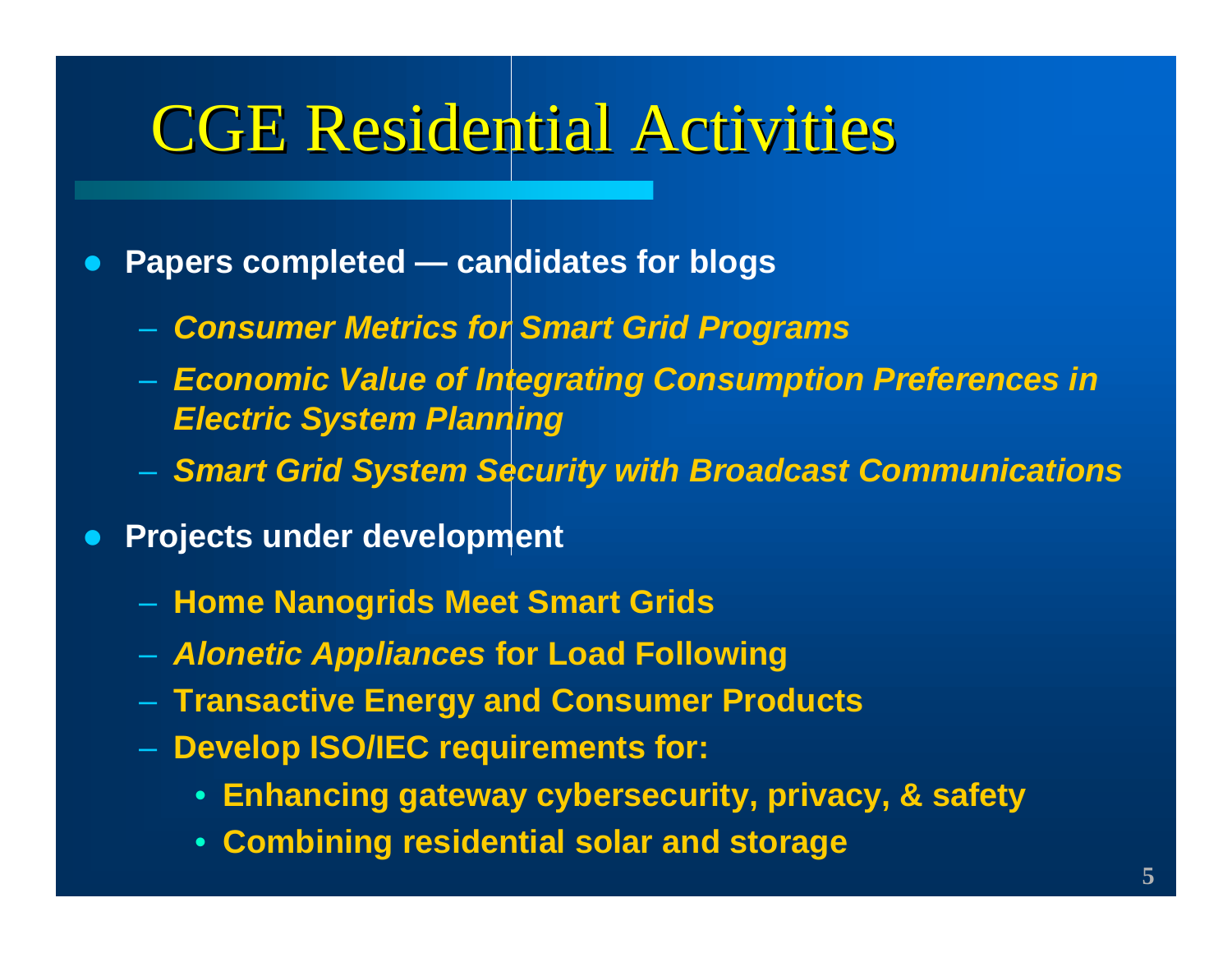